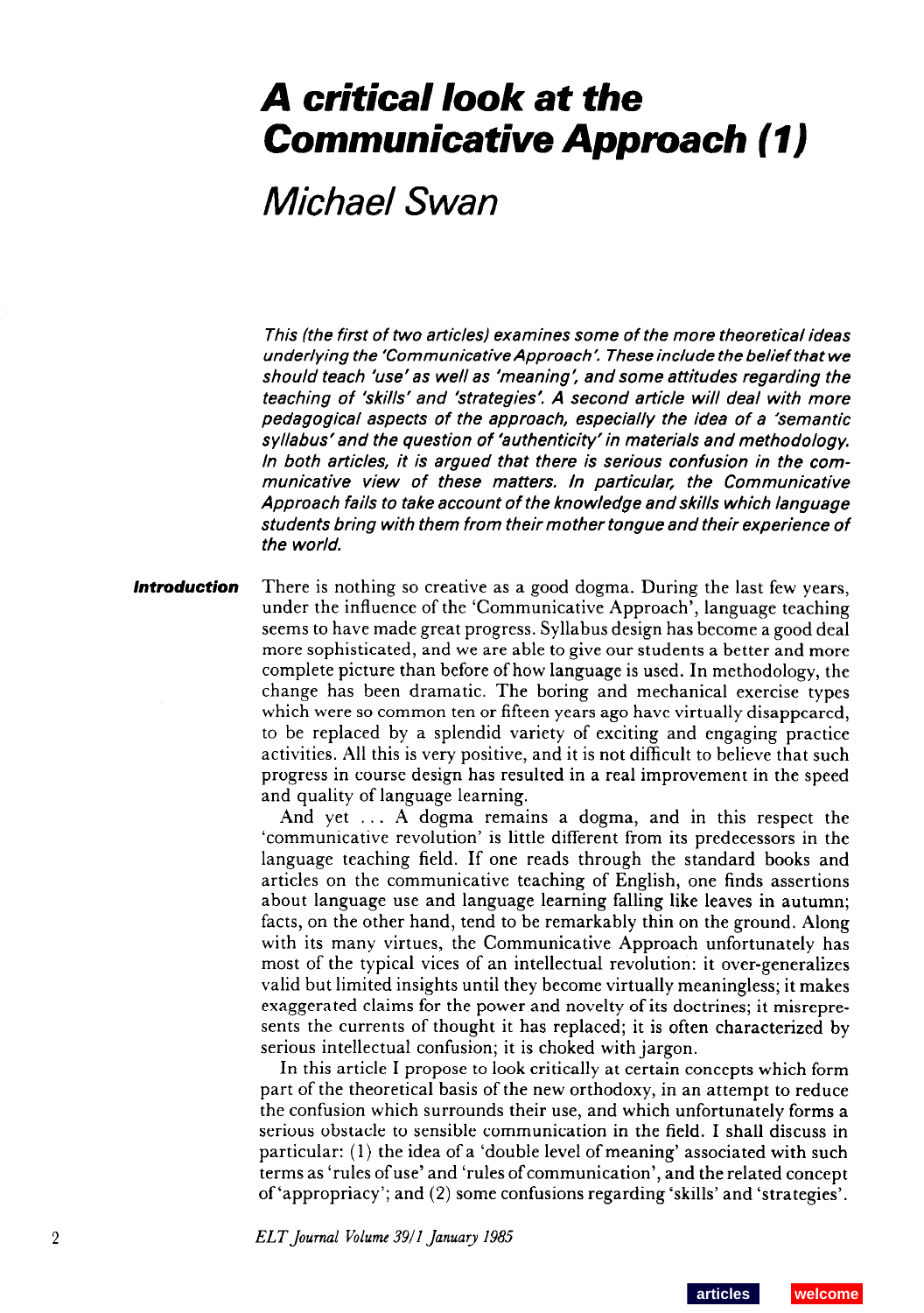In a later article, I shall deal with: (3) the idea of a semantic ('notional/ functional') syllabus, and (4) the 'real life' fallacy in materials design and methodology.

I shall find it convenient to argue as if the Communicative Approach were a coherent and monolithic body of doctrine. This is, of course, far from being the case. Individual applied linguists and teacher trainers vary widely in their acceptance and interpretation of the different ideas which I shall discuss here. Some of the views quoted are becoming outmoded, and would not necessarily be defended today by their originators. But whatever their current status in academic circles, all of these ideas are familiar, widespread, and enormously influential among language teachers, and they merit serious scrutiny.

**Meaning and use** A basic communicative doctrine is that earlier approaches to language teaching did not deal properly with meaning. According to the standard argument, it is not enough just to learn what is in the grammar and dictionary. There are (we are told) two levels of meaning in language: 'usage' and 'use', or 'signification' and 'value', or whatever. Traditional courses, it appears, taught one of these kinds of meaning but neglected the other.

> One of the major reasons for questioning the adequacy of grammatical syllabuses lies in the fact that even when we have described the grammatical (and lexical) meaning of a sentence, we have not accounted for the way it is used as an utterance . . . Since those things that are not conveyed by the grammar are also understood, they too must be governed by 'rules' which are known to both speaker and hearer. People who speak the same language share not so much a *grammatical* competence as a *communicative* competence. Looked at in foreign language teaching terms, this means that the learner has to learn rules of communication as well as rules of grammar. (Wilkins 1976:10,11)

This line of argument is often illustrated by instances of utterances which clearly have one kind of 'propositional' meaning and a different kind of 'function'. The coat example and the window example are popular. If you say 'Your coat's on the floor' to a child, you are probably telling him or her to pick it up; a person who says 'There's a window open' may really be asking for it to be closed. However, examples are not confined to requests masquerading as statements. All kinds of utterances, we are reminded, can express intentions which arc not made explicit by the grammatical form in which the utterance is couched.

. . this sentence *(The policeman is crossing the road)* might serve a number of communicative functions, depending on the contextual and/or situational circumstances in which it were used. Thus, it might take on the value of part of a commentary . . ., or it might serve as a warning or a threat, or some other act of communication. If it is the case that knowing a language means both knowing what *signification* sentences have as instances of language usage and what value they take on as instances of use, it seems clear that the teacher of language should be concerned with the teaching of both kinds of knowledge. (Widdowson 1978:19)

Put in general terms like this, the claim has a fine plausible ring to it—not least because of the impressive, if slightly confusing, terminology. There is of course nothing particularly novel about the two-level account of meaning

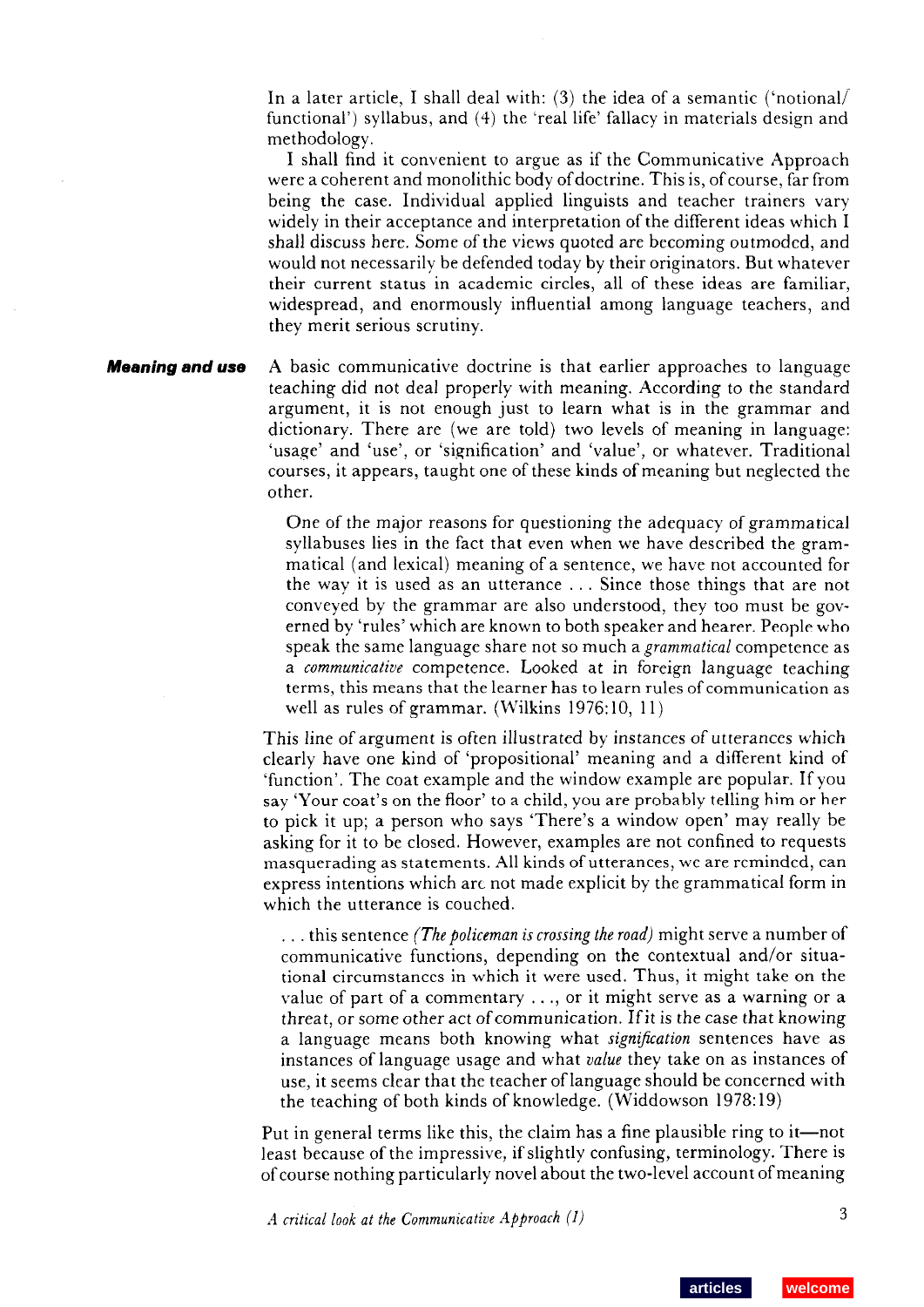given here. It has long been recognized that most language items are multipurpose tokens which take on their precise value from the context they are used in. What is perhaps more novel is the suggestion that the value of any utterance in a given situation can be specified by rules ('rules of communication' or 'rules of use'), and that it is our business to teach these rules to our students. Neither Wilkins nor Widdowson makes it clear what form such rules might take, and so it is a little difficult to deal adequately with the argument. However, let us try to see what might be involved in a concrete instance.

Widdowson asserts, effectively, that a student cannot properly interpret the utterance *The policeman is crossing the road* (or any other utterance, for that matter) if he knows only its propositional (structural and lexical) meaning. In order to grasp its real value in a specific situation, he must have learnt an additional rule about how the utterance can be used. Very well. For the sake of argument, let us imagine that an international team of burglars (Wilberforce, Gomez, Schmidt and Tanaka) are busy doing over a detached suburban house. Wilberforce is on watch. A policeman comes round the corner on the other side of the road. Wilberforce reports this to the others. Schmidt, who learnt his English from a communicativelyoriented multi-media course in a university applied linguistics department, interprets this as a warning and turns pale. Gomez and Tanaka, who followed a more traditional course, totally fail to grasp the illocutionary force of Wilberforce's remark. Believing him to be making a neutral comment on the external environment, they continue opening drawers. Suddenly Wilberforce blurts out, 'The policeman is crossing the road', and disappears through the back door, closely followed by Schmidt. Gomez and Tanaka move calmly to the wardrobe. They are caught and put away for five years. Two more victims of the structural syllabus.

Although the argument about rules of use leads to some very extraordinary conclusions when applied to particular cases, it occurs repeatedly in the literature of the Communicative Approach, and there is no doubt that we are intended to take it literally. Here is Widdowson again, this time talking about language production, rather than comprehension.

It is possible for someone to have learned a large number of sentence patterns and a large number of words which can fit into them without knowing how they are put to communicative use. (Widdowson 1978: 18, 19)

Well, no doubt this can happen. But is it necessarily or normally the case? One of the few things I retain from a term's study of a highly 'structural' Russian audio-lingual course is a pattern that goes something like this: Vot *moy nomer; vot moy dom; vot moya kniga;* and so on. I have done no Russian since, but I think I know when it is communicatively appropriate to say 'This is my room', 'This is my house', or 'This is my book' in that language, or most others. (And if I don't, it is not a communicative Russian course that I need; it is expert help of a rather different kind.)

Here is a final example of the 'usage/use' assertion; this time the term 'use potential' is introduced.

Not until he (the learner) has had experience of the language he is learning as use will he be able to recognize use potential. (Widdowson 1978: 118)

I have just looked up the Swedish for 'Something is wrong with the gearbox'

*Michael Swan*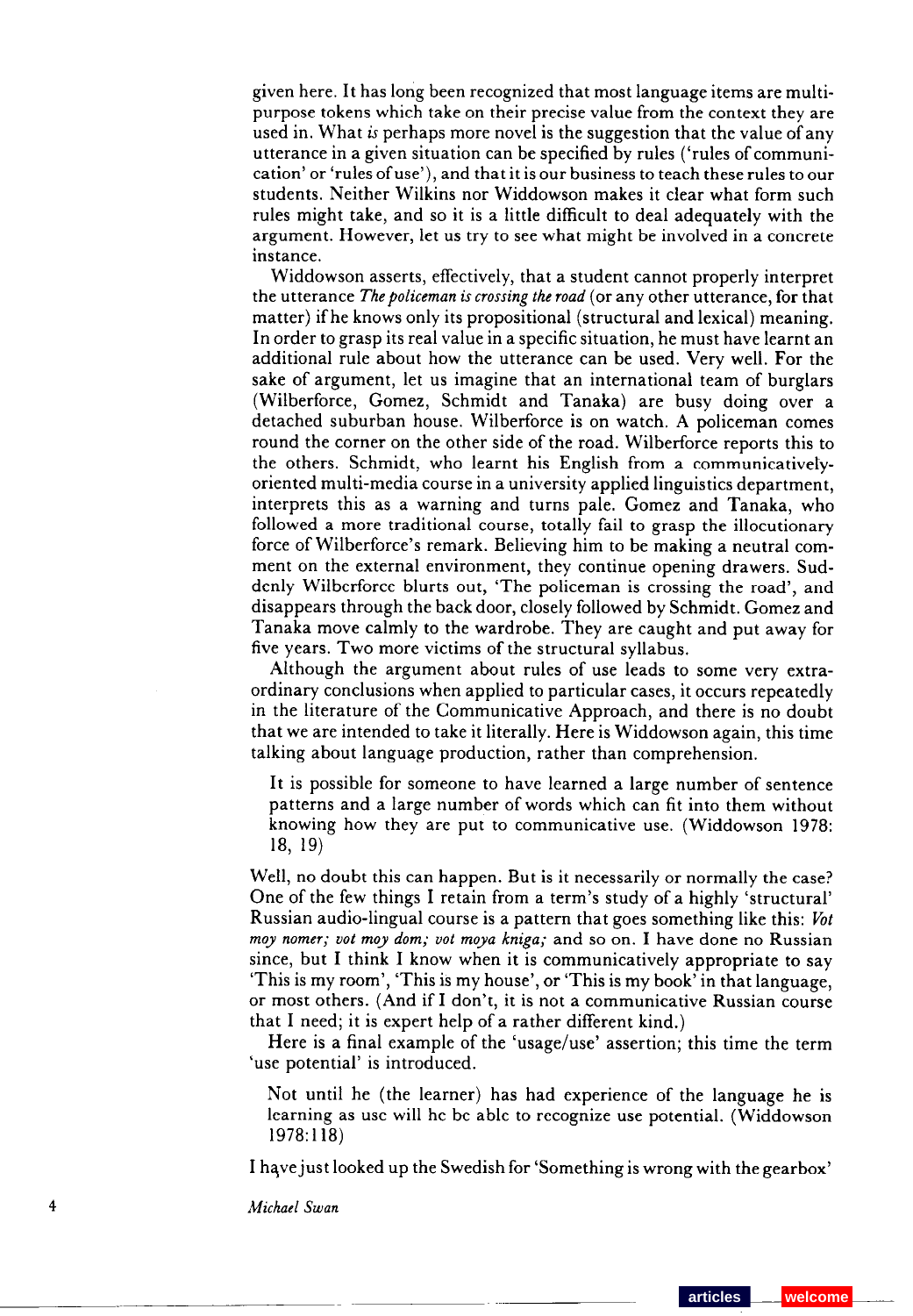in a motorist's phrase-book. It is (if my book is to be trusted) 'Någonting stämmer inte med växellåda'. I have no experience of Swedish 'as use'. However, I am prepared to hazard a guess that this expression's use potential is more likely to be realized in a garage than, for instance, in a doctor's surgery or a laundry (though of course one can never be certain about these things). I would also guess that this is true of the equivalent expression in Spanish, Tagalog, Melanesian pidgin, or any language whatever. And I know this, not because I am an exceptionally intuitive linguist, but because the fact in question is not just a fact about Swedish, or about language—it is a fact about the world, and the things we say about the world. A linguist may need, for his or her own purposes, to state explicitly that conversations about cars are likely to take place in garages, or that while 'The rain destroyed the crops' is a correct example of English usage, it is not an appropriate answer to the question, 'Where is the station?' But to suggest that this kind of information should form part of a foreign-language teaching syllabus is to misunderstand quite radically the distinction between thought and language.

Foreigners have mother tongues: they know as much as we do about how human beings communicate. The 'rules of use' that determine how we interpret utterances such as Widdowson's sentence about the policeman are mostly non-language-specific, and amount to little more than the operation of experience and common sense. The precise value of an utterance is given by the interaction of its structural and lexical meaning with the situation in which it is used. If you are burgling a house, a report of a policeman's approach naturally takes on the function of a threat or a warning—not because of any linguistic 'rule of communication' that can be applied to the utterance, but because policemen threaten the peace of mind of thieves. If you indicate that you are hungry, the words 'There's some stew in the fridge' are likely to constitute an offer, not because you have learnt a rule about the way these words can be used, but simply because the utterance most plausibly takes on that value in that situation.

Of course, cultures differ somewhat in their behaviour, and these differences are reflected in language. Although most utterances will retain their value across language boundaries (if correctly translated), problems will arise in specific and limited cases. For instance, there may be languages where all requests are marked as such (perhaps by a special particle or intonation pattern), so that a simple unmarked statement such as 'There's a window open' cannot in these languages function as a request. Speakers of such languages who study English (and English-speaking students of these languages) will need contrastive information about this particular point if they are to understand or speak correctly. Again, there are phrases and sentences in any language which conventionally carry intentional meanings that are not evident from their form. (English questions beginning 'Where's my . . .?' often function as demands; 'Look here!' is an expostulation; 'Why should I?' is not a simple request for information.) However, both the contrastive and the idiomatic aspects of language use have already received a good deal of attention in the past. Although the Communicative Approach may have some new information and insights to contribute (for instance about the language of social interaction), there is nothing here to justify the announcement that we need to adopt a whole new approach to the teaching of meaning. The argument about 'usage' and 'use', whatever value it may have for philosophers, has little relevance to foreign language teaching.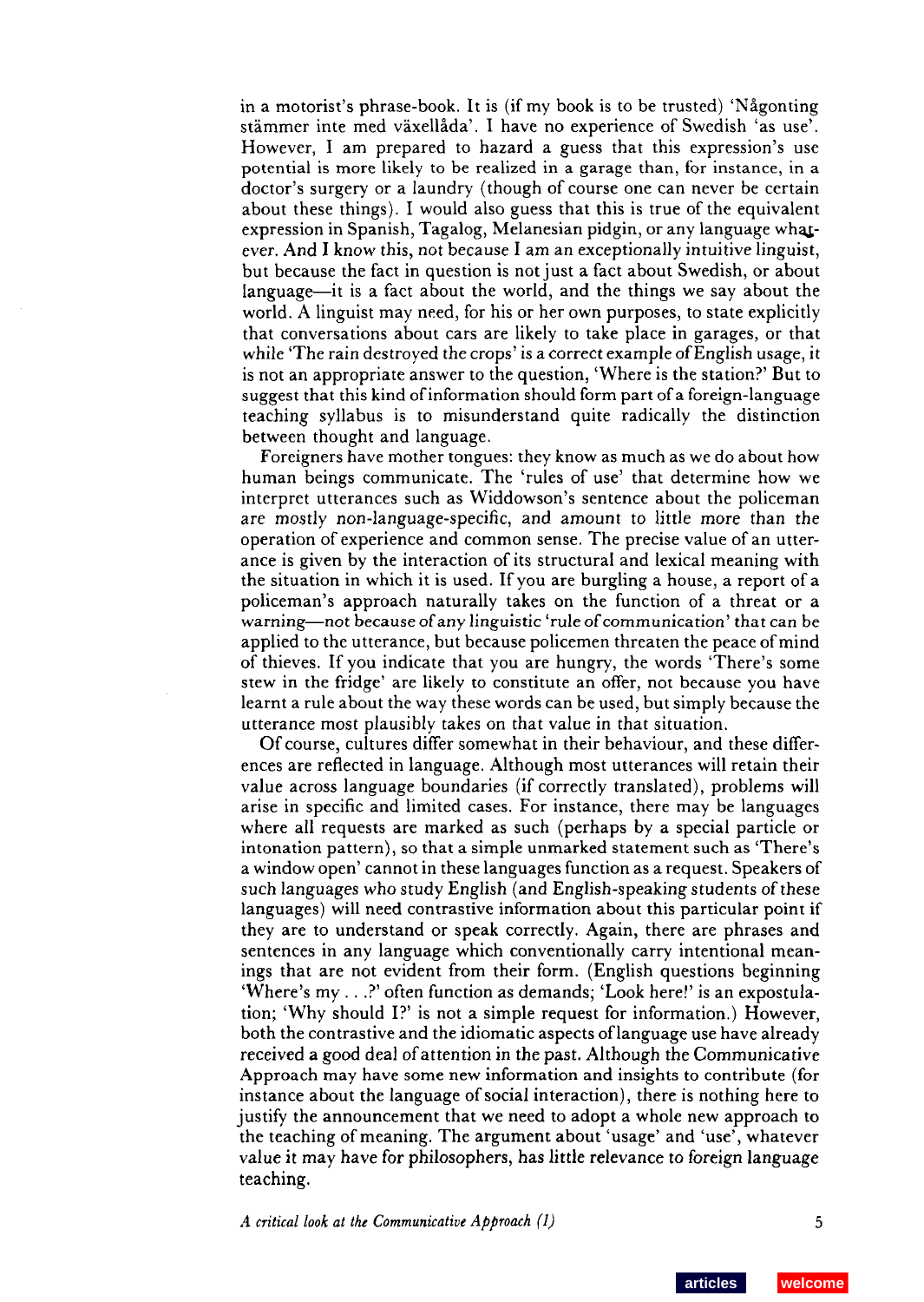In a recent paper, Wilkins makes it clear that he has now come round to this kind of view.

It seems reasonable to assume that the relation of linguistic and pragmatic features that we have referred to here is characteristic of all languages. If we consider second language learners, therefore, it appears that although there will be values, attitudes, norms and even types of information that are culturally restricted and consequently not known to the learners, they will be aware that such a relation does exist in principle and that much in their previous experience will remain relevant in the second language. What the learners have to learn is less that there is a connection between language and context than the forms and meanings of the second language itself, together with whatever differences there are in the society that might affect the operation of the pragmatic element in communication. The learners will also know that if they can convey the meanings that they wish, even without making their intentions (i.e. illocutionary forces) explicit, the hearer has the capacity to make appropriate inferences . . . Provided one understands the meaning of the sentences, in the nature of things one has every chance of recognizing the speaker's intention. (Wilkins 1983:31)

**Appropriacy** The argument about a second level of meaning often surfaces in a slightly different form involving the concept of 'appropriacy'. This is the notion that our choice of language is crucially determined by the setting in which the language is used, the speaker's relationship with the listener, and similar matters. So important is this (we are often told) that appropriacy is the real goal of language teaching.

> What we want to do through language is affected by (the) relationship of (the) speakers, setting etc. Grammar and lexis are only a small part of this. (Alexander 1977)

> Structural dialogues lack communicative intent and you cannot identify what *communicative operations* the learner can engage in as a result of practice. The result of purely structural practice is the ability to produce a range of usages, but not the ability to use forms appropriately. This is true even in cases where it looks as ifcommunication is being taught. For example, the exclamation form 'What a lovely day' might be covered. But the interest is in the form, not on when and where to use it or what you achieve by using it. (Scott 1981:70, 71)

Nobody would deny that there are language items that are appropriate only in certain situations, or (conversely) that there are situations in which only certain ways of expressing oneself are appropriate. English notoriously has a wealth of colloquial, slang, and taboo expressions, for instance, whose use is regulated by complex restrictions. In French, it is not easy to learn exactly whom to address by the second person singular. Getting people to do things for you is a delicate business in most cultures, and this tends to be reflected in the complexity of the relevant linguistic rules. Although there is nothing particularly controversial or novel about this, it is an area where the Communicative Approach (with its interest in the language of interaction) has contributed a good deal to the coverage of our teaching.

We must understand, however, that 'appropriacy' is one aspect among many-an important corner oflinguistic description, but not by any means a feature of the language as a whole. 'Appropriacy' is not a new dimension

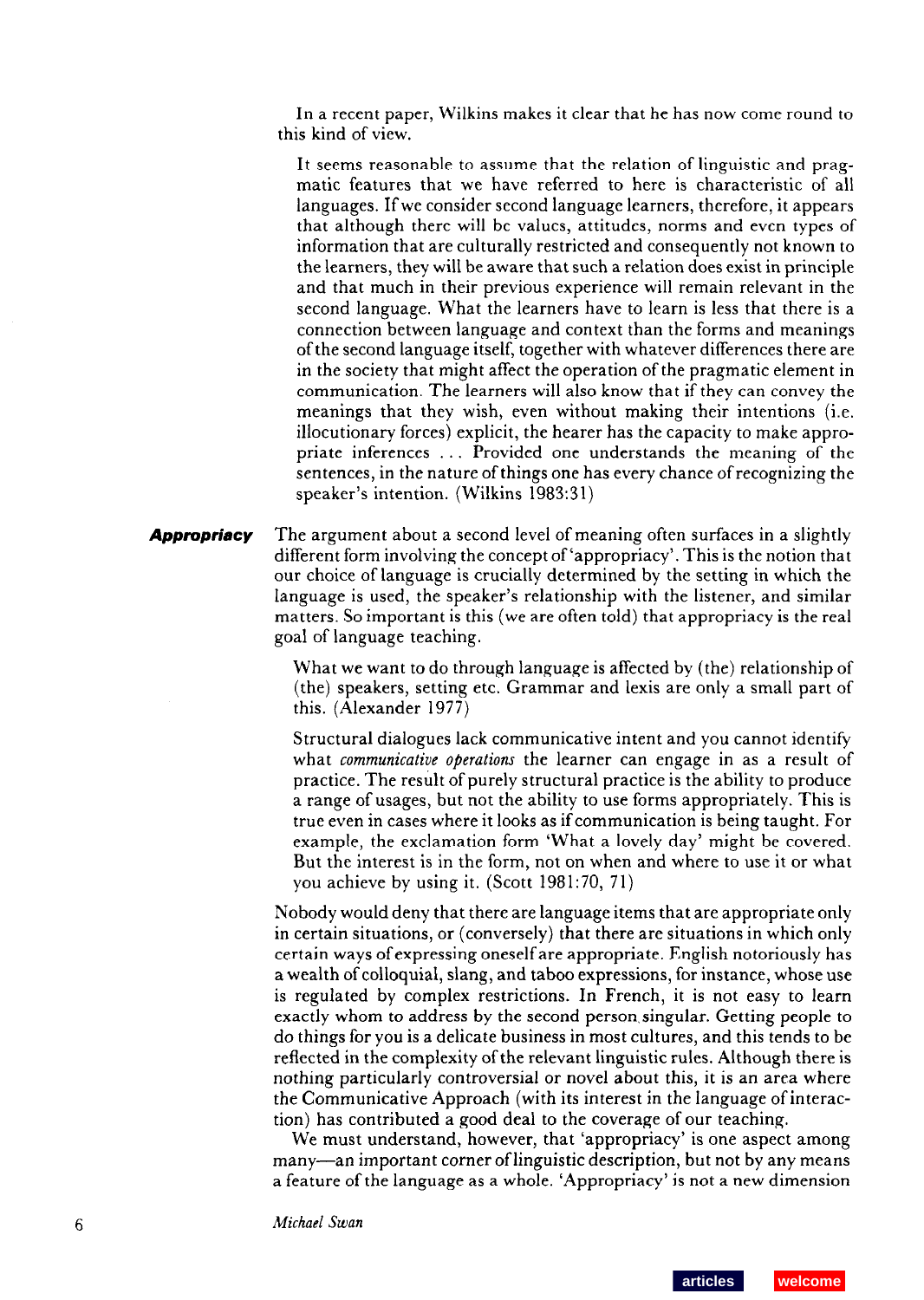of meaning, to be added everywhere to lexical and structural meaning. It is a category that applies to certain items only: the same kind of thing as 'animate', 'countable', or 'transitive'. Items such as the imperative, *had better, bloody,* I *want, get* are marked for appropriacy in one way or the other; students have to be careful how they use them. But most items are not so marked. The past tense, for instance, or the words *table, design, blue, slowly, natural,* or the expression *to fill in a form,* or the sentence *She was born in 1910*  - these items, and the vast majority of the other words, expressions, and sentences of the language, are unmarked for social or situational appropriacy of the kind under discussion. Consequently they cause the learner no special problems in this area.

What has happened here might be called the 'new toy' effect. A limited but valuable insight has been over-generalized, and is presented as if it applied to the whole of language and all of language teaching. Unfortunately, this is a common occurrence in the communication sciences.

Interestingly, the discussion of appropriacy often obscures a perfectly valid point about the need for increased attention to the teaching of lexis.

We might begin our consideration of communicative language teaching ... by looking at the discontent which teachers and applied linguists in the 1960s felt towards the kind of language teaching then predominant. This discontent is vividly expressed by Newmark . . ., who speaks of the 'structurally competent' student—the one, that is, who has developed the ability to produce grammatically correct sentences—yet who is unable to perform a simple communicative task. His example of such a task is 'asking for a light from a stranger'. Our structurally competent student might perform this task in a perfectly grammatical way by saying 'have you fire?' or 'do you have illumination' or 'are you a match's owner?' (Newmark's examples). Yet none of these ways—however grammatical they may be—would be used by the native speaker.

Most of us are familiar with this phenomenon of the structurally competent but communicatively incompetent student, and he bears striking witness to the truth of the one insight which, perhaps more than any other, has shaped recent trends in language teaching. This is the insight that the ability to manipulate the structures of the language correctly is only a part of what is involved in learning a language. There is a 'something else' that needs to be learned, and this 'something else' involves the ability to be appropriate, to know the right thing to say at the right time. 'There are', in Hymes's . . . words, 'rules of use without which the rules of grammar would be useless'. (Johnson 1981:1, 2)

Now the 'structurally competent but communicatively incompetent student' pictured here certainly has a problem, but it is quite unnecessary to invoke nebulous abstractions such as 'appropriacy' or 'rules of use' to account for it. Newmark's student doesn't know enough vocabulary. He may be structurally competent, but he has not been taught enough lexis. He is unaware of the exact range of meaning of the word *fire* (and perhaps thinks it can be used in all cases as an equivalent of *feu* or *Feuer);* he does not know the expression *a light;* he is (implausibly) confused about the meaning of *illumination;* he has not learnt the conventional phrase used for requesting a light. These are all lexical matters, and all the information the student lacks can be found in a respectable dictionary. It is perfectly true that 'the ability to manipulate the structures of the language correctly is only a part of what is involved in learning a language', and that there is a 'something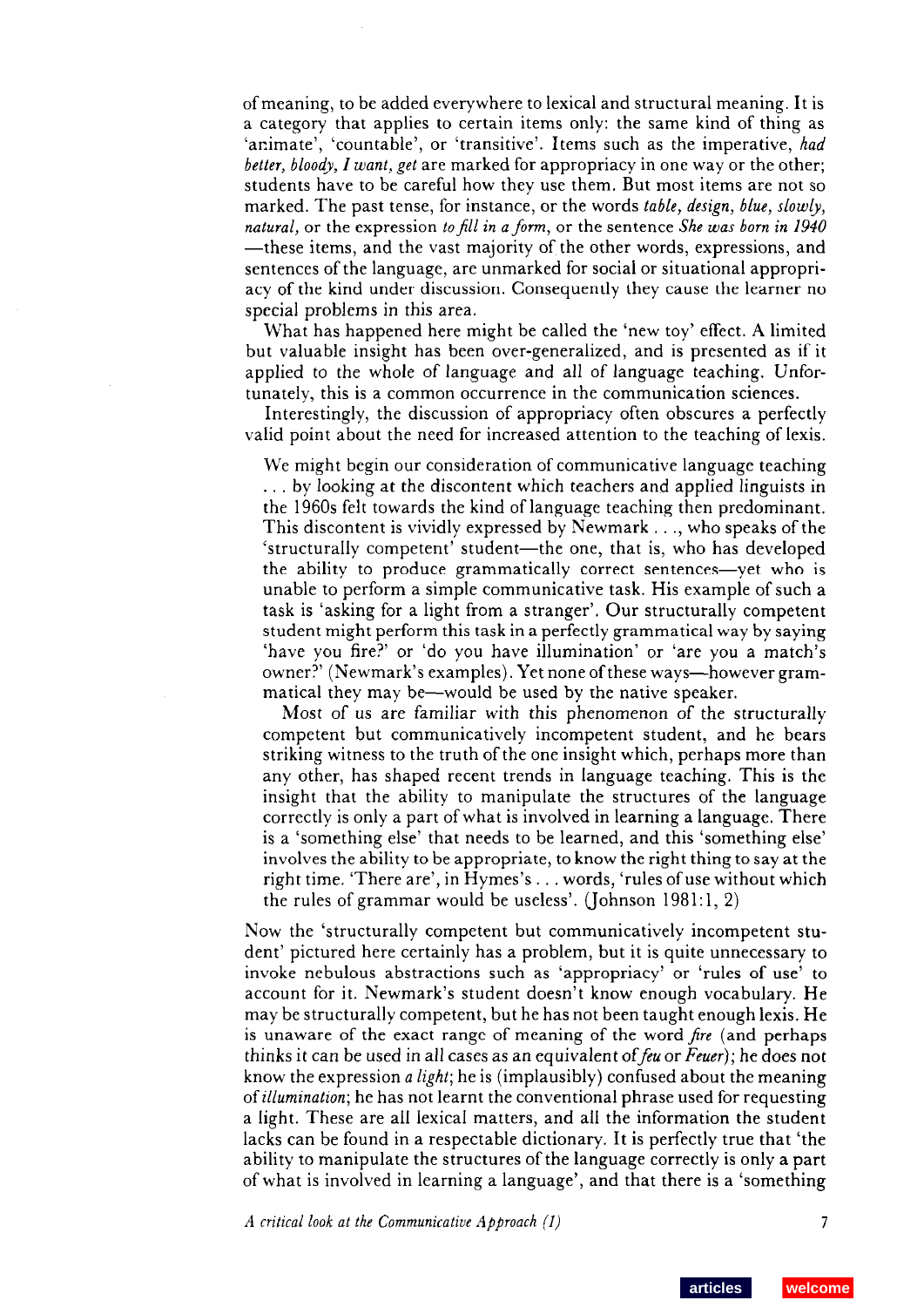else' that needs to be learned. This something else, however, is primarily vocabulary, and the Communicative Approach can hardly take credit for the 'insight' that language contains words and phrases as well as structures.

The teaching of lexis has certainly been greatly improved by the recent concern with communicative competence. Teachers and course designers are more aware than before of the vast range of conventional and idiomatic expressions that have to be learnt if a student is to be able to perform ordinary communicative tasks (such as saying she has been cut off on the phone, asking a petrol pump attendant to check his tyre pressures, or indeed asking a stranger for a light). If we are now adopting a more informed and systematic approach to vocabulary teaching, that is all to the good. But we should understand clearly that this is what we are doing. Inappropriate references to appropriacy merely confuse the issue.

*Skills end strategies* Discussion of language skills is no longer limited to a consideration of the four basic activities of reading, writing, understanding speech, and speaking. We are more inclined nowadays to think in terms of the various specific types of behaviour that occur when people are producing or understanding language for a particular purpose in a particular situation, and there has been something of a proliferation of sub-skills and strategies in recent teaching materials. As we have seen, it is often taken for granted that language learners cannot transfer communication skills from their mother tongues, and that these must be taught anew if the learners are to solve the 'problem of code and context correlation which lies at the heart of the communicative ability' (Widdowson 1978:87-8). If, for instance, there is a special 'comprehension skill' involved in interpreting messages, then surely (it is claimed) we had better teach this skill to our students. Otherwise they will 'comprehend' the words they 'hear' as examples of 'usage', but will fail to 'listen' and 'interpret' messages as instances of 'use'; they will respond to 'cohesion' but not to 'coherence', and so on (Widdowson 1978 passim). (One of the most bizarre features of current terminology is the deliberate use of pairs of virtually indistinguishable words to illustrate allegedly vital distinctions. Faced with terms like 'use' and 'usage' or 'cohesion' and 'coherence', one really finds it extraordinarily difficult to remember which is which.)

> One of the comprehension skills which we now teach foreigners is that of predicting. It has been observed that native listeners/readers make all sorts ofpredictions about the nature of what they are about to hear or read, based on their knowledge of the subject, their familiarity with the speaker or writer, and other relevant features. Armed with this linguistic insight (and reluctant to believe that foreigners, too, can predict), we 'train' students in 'predictive strategies'. (For instance, we ask them to guess what is coming next and then let them see if they were right or wrong.) But I would suggest that if a foreigner knows something about the subject matter, and something about the speaker or writer, and if he knows enough of the language, then the foreigner is just as likely as the native speaker to predict what will be said. And if he predicts badly in a real-life comprehension task (classroom tasks are different), it can only be for one of two reasons. Either he lacks essential background knowledge (of the subject matter or the interactional context), or his command of the language is not good enough. In the one case he needs information, in the other he needs language lessons. In neither case does it make sense to talk about having to teach some kind of 'strategy'.

> > **articles welcome**

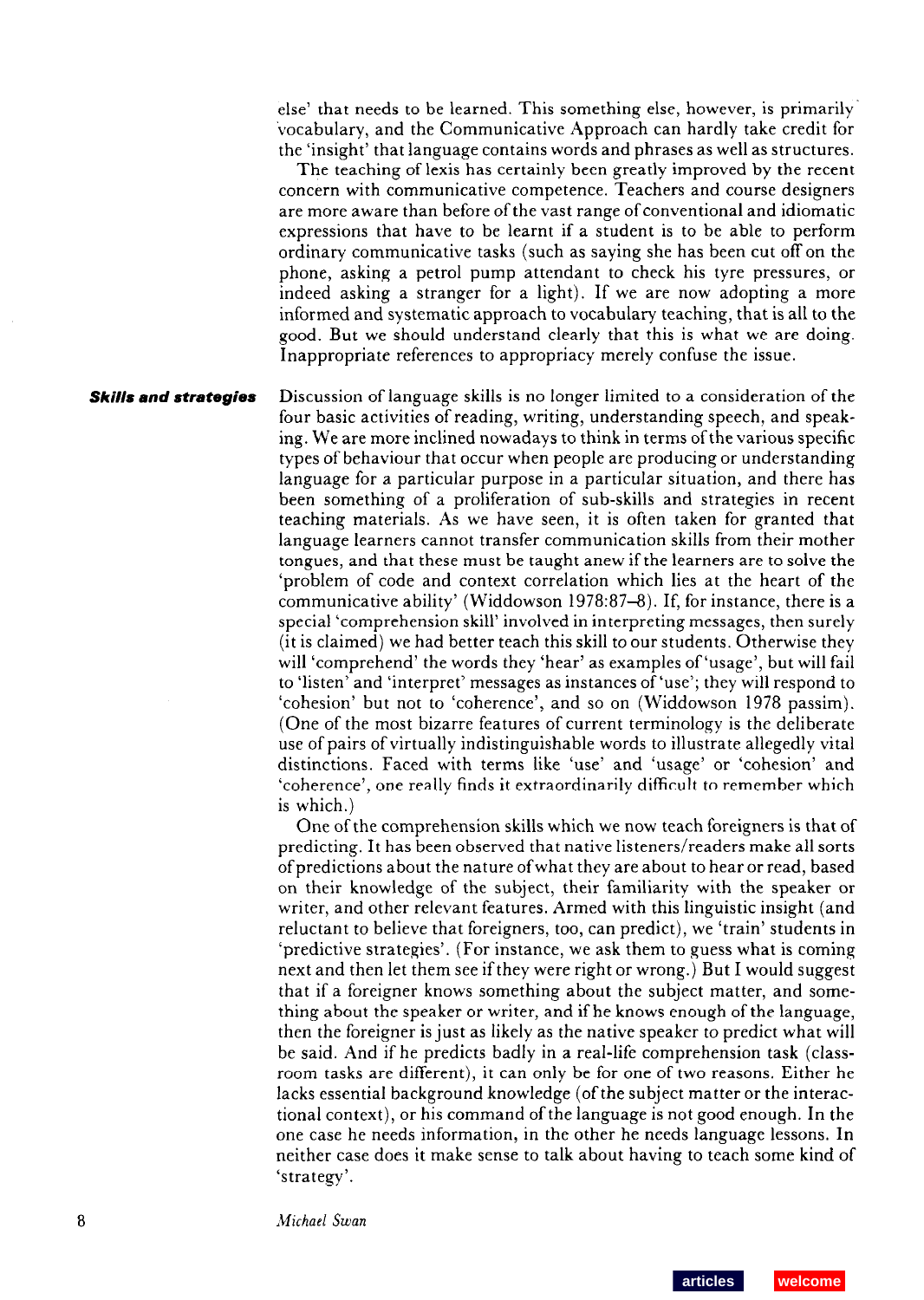Another strategy which we are encouraged to teach is that of 'negotiating meaning'.

. . speakers and writers perform an unconscious guessing game, because they have to establish what the agreed goals are (and this is not always clear, especially at the beginning of the conversation), as well as how much knowledge, or past experience, or understanding is shared. Thus if you ask me where I live, I may answer 'Britain' or 'London' or 'Surrey', or the name of the exact road, depending on why I think you asked me and how well I think you know south-east England. If I answer 'London' and you answer 'Whereabouts in London?' you are telling me that you want more specific information: we are negotiating about the purpose of the conversation, for you are showing that you really want to know, rather than just making a general social enquiry. . . . It needs to be emphasized that everyone, in any language, needs to develop the skills of adjustment and negotiation. (Brumfit 1981:6, 7)

The point is not always made with such unpretentious clarity.

The shift towards a balance between form and function has had important methodological effects. If we see language as one part of wider social interaction and behaviour, deriving its communicative value from it, then we are compelled to introduce the *process* of interaction into the classroom. Learners now need to be trained and refined in the interpretive and expressive strategies of making sense amid a negotiable reality where the ground rules for understanding what partners mean are not pre-set entirely, nor unequivocal. In fact, learners have to come to cope with the essential problem of communication—to acquire the mutually negotiated and dynamic conventions which give value to formal signs. They have to learn how to agree conventions and procedures, for the interpretation of non-verbal and verbal language, with which they temporarily abide. (Candlin 1981:25)

Now this is very impressive, but it is simply not true. Language learners already know, in general, how to negotiate meaning. They have been doing it all their lives. What they do not know is what words are used to do it in a foreign language. They need lexical items, not skills: expressions like 'What do you mean by. . .?', 'Look at it this way', 'Whereabouts do you mean?', 'I beg your pardon', or 'No, that's not what I'm trying to say'. Of course, there will be cases where the mother-tongue and the foreign language differ in the detailed approach used for negotiation. Where this happens, we need to know specifics—at what point, and for what purpose, does language  $X$ operate a different convention from language Y? (Perhaps in language X it is rude to ask somebody what she means, for instance.) Such specifics can be incorporated in teaching programmes for speakers or learners of language  $X$ , and this can be very valuable. But in general there is not the least need to teach our students 'the interpretive and expressive strategies of making sense amid a negotiable reality', even assuming that we were able to define what this involves. And to talk in these terms contributes nothing whatever to our understanding of how to teach foreign languages.

Guessing, too, is something which learners are apparently unable to do outside their mother tongue.

Clearly training in making intelligent guesses will play an important part in learning to understand the spoken form of a foreign language. (Brown 1977:162)

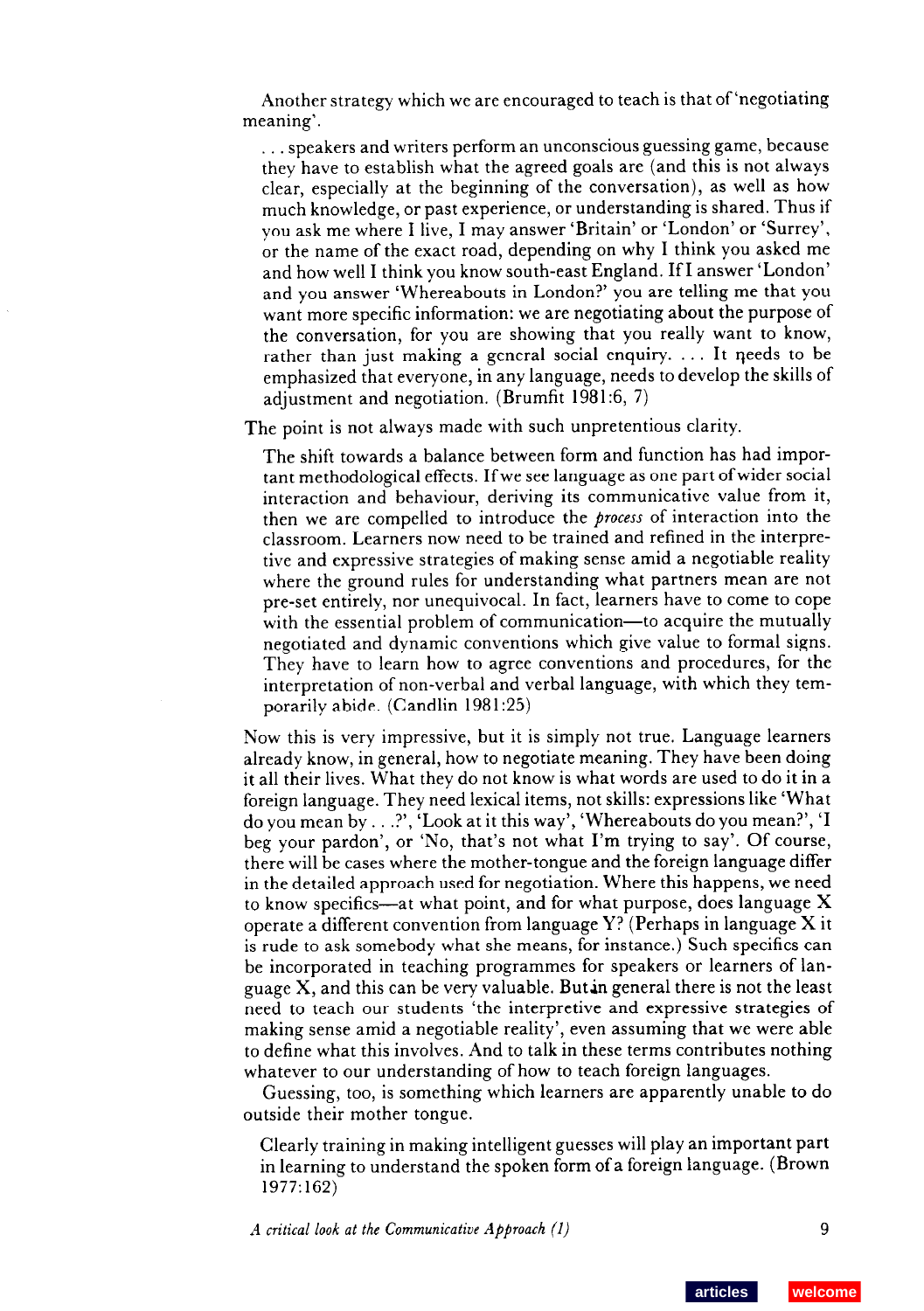Assertions like this regularly pass unchallenged at conferences. As one reads the quotation, one is inclined to nod in automatic assent from force of habit: the sentiment is so familiar, so much part of the accepted orthodoxy. And yet, *why should* language students need training in making intelligent guesses? Are they less intelligent people, less good at guessing, than other groups in the population? Than language teachers, for instance? Is there any reason at all to suppose that they do not already possess this skill? And if they possess it, do we have any real evidence that they cannot in general apply it to learning a foreign language? And if we do not have such evidence, what are we doing setting out to teach people something they can do already? Most of the readers of this journal can probably understand the spoken form of a foreign language to some extent at least. How many of them have received systematic training in making intelligent guesses in the language in question?

It can happen, of course, that a learner has difficulty in transferring a skill from his or her mother tongue to the foreign language, especially in the early days of language learning. When this happens (as it can with comprehension skills), it *may* be worth giving specific practice in the 'blocked' skill in question. However, we need to know why the skill is blocked. If a learner seems to be understanding most of the words he or she hears but not really grasping the message (not seeing the wood for the trees), this may simply be due to anxiety. More often, perhaps, it is a matter of overload the learner's command of the language is just fluent enough for him to decode the words, but this occupies all his faculties and he has no processing capacity to spare for 'interpreting' what he hears. The problem will go away with increased fluency; practice in 'global' comprehension may appear to go well and may increase the student's confidence, but I doubt whether a great deal can really be done to accelerate the natural progression of this aspect of learning. At higher levels, students may perform badly at classroom comprehension tasks (failing to make sense of texts that are well within their grasp) simply because of lack of interest; or because they have been trained to read classroom texts in such a different way from 'real life' texts that they are unable to regard them as pieces of communication. Here the problem is caused by poor methodology, and the solution involves changing what happens in the classroom, not what happens in the student. We cannot assume without further evidence that students lack comprehension strategies, simply because they have trouble jumping through the hoops that we set up for them.

This 'tabula rasa' attitude-the belief that students do not possess, or cannot transfer from their mother tongue, normal communication skills-is one of two complementary fallacies that characterize the Communicative Approach. The other is the 'whole-system' fallacy. This arises when the linguist, over-excited about his or her analysis of a piece of language or behaviour, sets out to teach everything that has been observed (often including the metalanguage used to describe the phenomena), without stopping to ask how much of the teaching is (a) new to the students and (b) relevant to their needs. Both fallacies are well illustrated in the following exercise (Figure 1). It will be observed: (a) that the purpose of the exercise, as stated, is to develop 'conversational strategies' (a therapeutic procedure which might seem more relevant to the teaching of psycho-social disorders than to language instruction); (b) that students are taught a piece of discourse analysis and its metalanguage; and (c) that the actual English language input seems to be the least important part of the exercise-it is in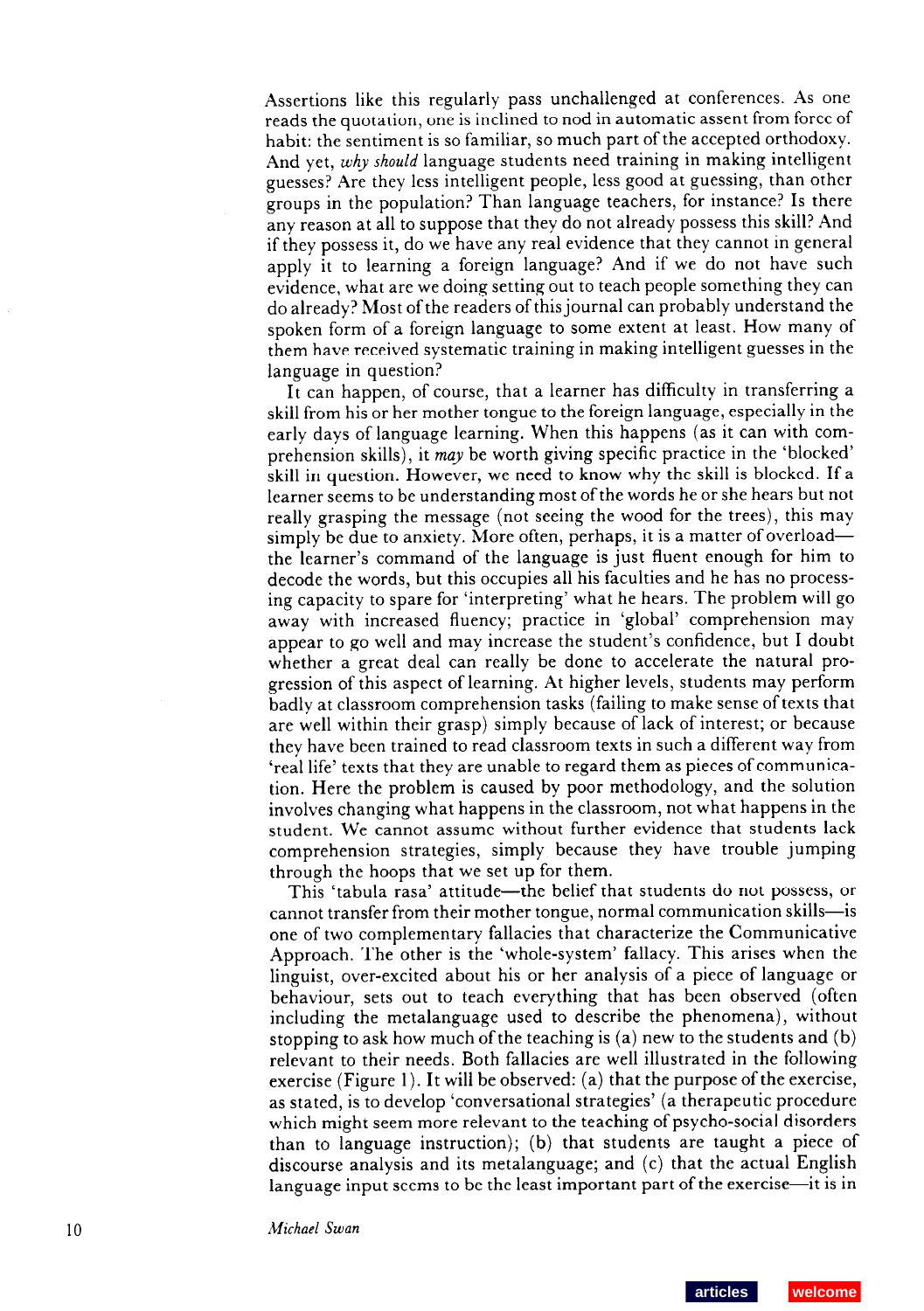

*Figure 1: A 'discourse chain' from an experimental teaching unit 'I wanna have fun' by Ulrich Grewer and Terry Moston, first published in the Protokoll of the 7th Meeting of the Bundesarbeitsgemeinschaft Englisch an Gesamtschulen: 'Teaching Kits, Discourse Structure and Exercise Typologies', Hessen State Institute for Teacher In-Service Training, Kassel-Fuldatal (1975); reprinted in Candlin (1981) and reproduced here by permission of the publisher.* 

fact by no means clear what *language* teaching is going on here, if any at all. Exercises like this treat the learner as a sort of linguistically gifted idiot somebody who knows enough language to express the (quite complex) ideas involved, but who somehow cannot put the ideas together without help. Normal students, of course, have the opposite problem: they know what they want to say more often than they know how to say it.

*Conclusion* I have argued that the 'communicative' theory of meaning and use, in so far as it makes sense, is largely irrelevant to foreign language teaching. These considerations may seem somewhat over-theoretical. 'After all,' it might be objected, 'what does it matter if the theory doesn't really stand up? Theories about language teaching never do. The important thing is that students should be exposed to appropriate samples of language and given relevant and motivating activities to help them learn. This is what the Communicative Approach does.' I think there is something in this, and I should certainly not wish to condemn the Communicative Approach out of hand because its philosophy is confused. No doubt its heart *is* in the right place, and in some ways it has done us a lot of good. But theoretical confusion can lead to practical inefficiency, and this can do a lot of harm, with time and effort being wasted on unprofitable activities while important priorities are ignored. In the second of these articles I shall focus more closely on these practical issues, considering in particular the validity of the 'notionalfunctional syllabus', the question of authentic materials, and the 'real life' fallacy in communicative methodology.  $\Box$ *Received March 1984*